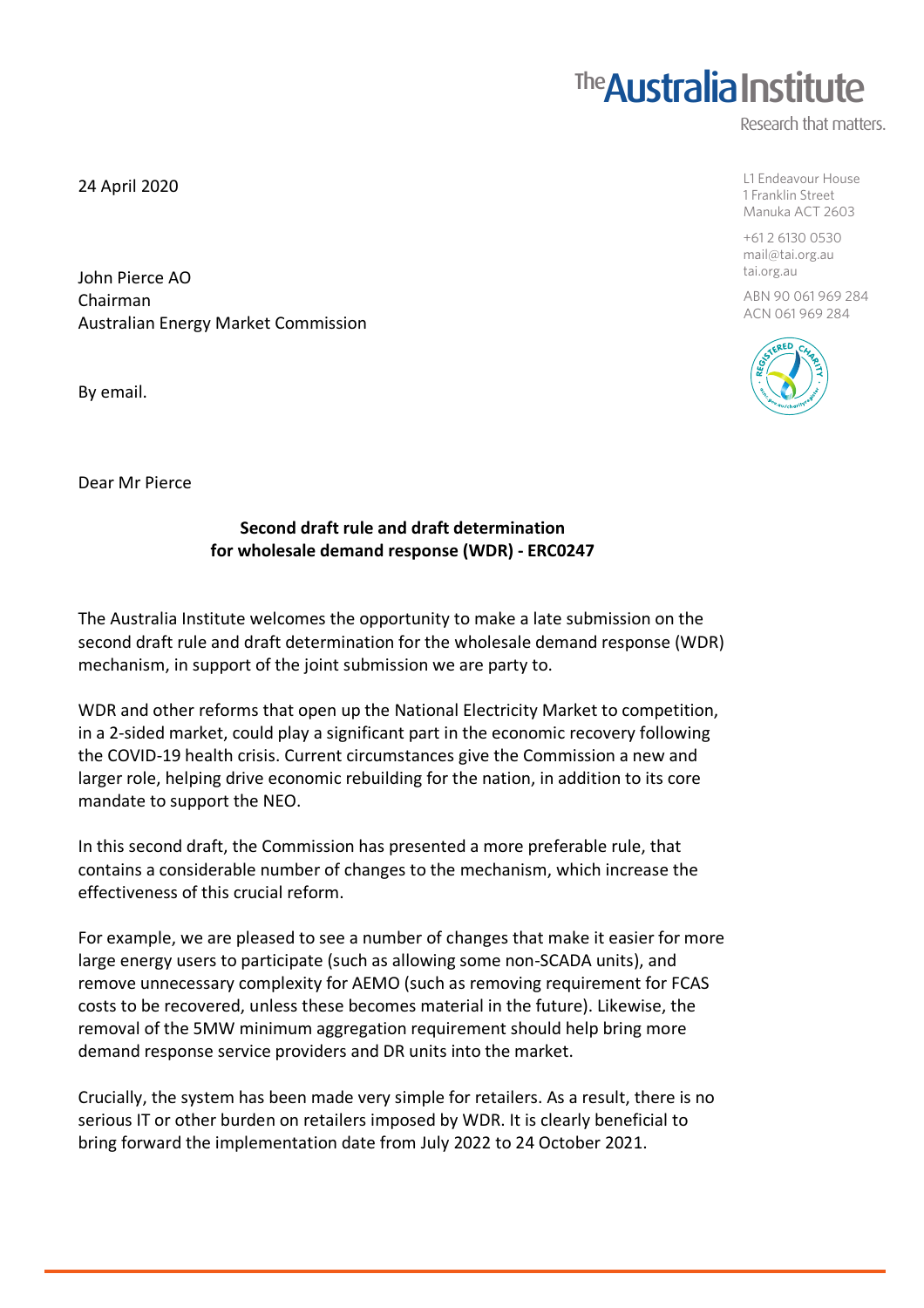As the joint submission says, a 2021 commencement will help bring in consumer benefits earlier. It will also help with the longer term regulatory agenda prosecuted by the AEMC, Energy Security Board and COAG Energy Council. As the Commission noted in the second draft, the reform 'presents an important opportunity to learn from the approach taken with scheduling demand response and to use this to inform the design of scheduling and dispatch suitable for a two-sided market.<sup>1</sup>

We wish to express serious concern about the proposal to delay WDR 5 Minute Settlement (5MS), as a result of the COVID-19 crisis, and note this issue is being addressed currently by the market bodies, in advice to COAG Energy Council.

Delay to 5 Minute Settlement will undermine the WDR market substantially and harm the interest of consumers, who are meant to be protected in this statutory process. We oppose any delay to 5 Minute Settlement.

The WDR rule change process and draft determination assume 5 Minute Settlement will be implemented on time so it is hard to see how 5 Minute Settlement can be delayed, without undermining the integrity of this current rule change.

We reiterate our concern, first expressed in a letter to you, co-signed by the Public Interest Advocacy Centre and Total Environment Centre on 20 December 2019, that if the AEMC's decision making is now integrated with informal ESB processes that we do not participate in, that threatens the integrity and due process in the rule change process that all stakeholders, including us as proponents, expect to be followed.

If the COVID-19 issue is used as a reason to delay WDR and 5 Minute Settlement, then there should also be consideration of the broader benefits of WDR.

We are pleased to be able to cite analysis by AEMC economist Dr Alan Rai, which supports our own research, that a full implementation of WDR will 'contribute to resolving Australia's energy trilemma: emissions reduction, affordable electricity prices and a reliable and secure power system'.<sup>2</sup> WDR is necessary for the NEO – as stated in the draft determination – but it is also vital for helping Australia meet our climate obligations under the Paris Agreement.

 

<sup>&</sup>lt;sup>1</sup> Australian Energy Market Commission (2020) *Wholesale demand response mechanism, Draft rule determination*, p.ii

<sup>&</sup>lt;sup>2</sup> Rai (2020) *Demand response in a distributed, decentralised, decarbonised and digitalised NEM:* much more than "negawatts", https://www.ecogeneration.com.au/demand-response-in-adistributed-decentralised-decarbonised-and-digitalised-nem-much-more-than-negawatts/